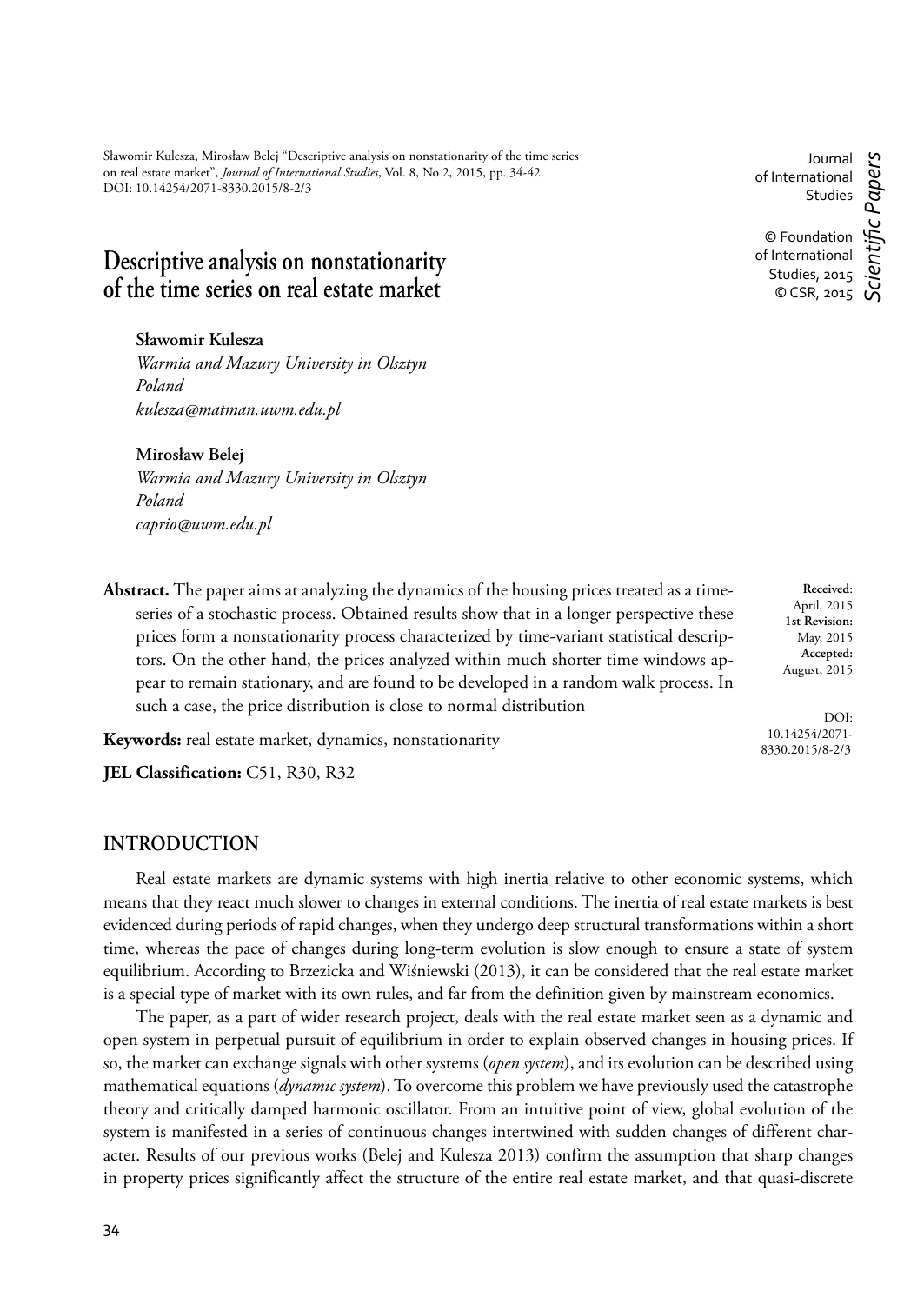changes should be regarded as critical points in the market evolution. On other hand, we also demonstrated (Belej and Kulesza 2014) that local real estate markets are coupled together forming larger system, in which interactions propagate globally. It means that they form a system of communicating vessels. It is possible, therefore, that under very specific circumstances instability can spread from one local real estate market to the others generating 'the waves of instability', but on the other hand, the markets can also react collectively in order to suppress the instability.

The main goal of the research is an analysis of time series of real estate prices on local markets under assumption that there is a pattern in the time series, which is a fingerprint of the market dynamics. The main reason to undertake proposed study originated from the observation of steep price changes in Poland during most recent quarter century, i.e. large increase in dwellings prices from 2006 until 2007 preceded by otherwise stable evolution. According to the authors, dynamic process observed on the Polish real estate market have led to instability. The market adjusted its trajectory of evolution by moving from a near-balanced state to states far from equilibrium in a process of discontinuous changes in the system's state variable. In most studies (Brzezicka and Wiśniewski 2014, Drachal 2014, Dittmann 2013, Foryś 2011, Kokot and Bas 2013, Renigier-Biłozor et al. 2014 ), the interval from 2006 to 2007 is considered a period of rapid increase in property prices, when evolution turns from stable to unstable. According to the authors, however, symptoms of this transition appeared much earlier.

In this research we analyzed the identification of the nonstationarity type in time series of real estate prices in Poznan in Poland. This market is both representative of other local real estate markets and is strongly associated with the national economics. While, a hypothesis to test, it is a possibility to identify of critical points of the evolution of local markets for identification distinguished phases of the evolution of local markets. This can be done using the Autocorrelation Function (ACF) and Partial Autocorrelation Function (PACF).

# **RESEARCH METHODOLOGY AND PROCEDURES**

There are numbers of reasons for studying time series. These include characterization of time series (or signals), understanding and modeling the data generating system, forecasting of future values and optimal control of a system [Madsen 2007]. In the area of economics, time series analyses are used usually for: economic forecasting, sales forecasting, stock market analysis, yield projections, inventory studies, budgetary studies and real estate market analysis. Issues related to the time series have been the subject of many studies, among others Chatfield [1975], Kendall [1976], Lange [1975], Zeliaś [1984], Milo [1990] and Trojanek [2008].

According to Madsen [2007], time series analysis deal with statistical methods for analyzing and modeling an ordered sequence of observations. This modeling results in a stochastic process model for the system which generated the data. The ordering of observations is most often, but not always, through time, particularly in terms of equally spaced time intervals.

The strength of relations and the inertia of stochastic processes can be characterized using joint distribution of random variables and statistical descriptors, for example: mean, variance, and autocovariance. Depending on the way the distribution parameters evolve, one can distinguish between various stochastic processes. One of the most basic methods of describing the series of data, is to check whether it is stationary (either strongly or weakly), or nonstationary.

A nonstationary stochastic process is a process in which the probability distribution function varies over time. The time series of stochastic process may be characterized by nonstationarity in average and nonsta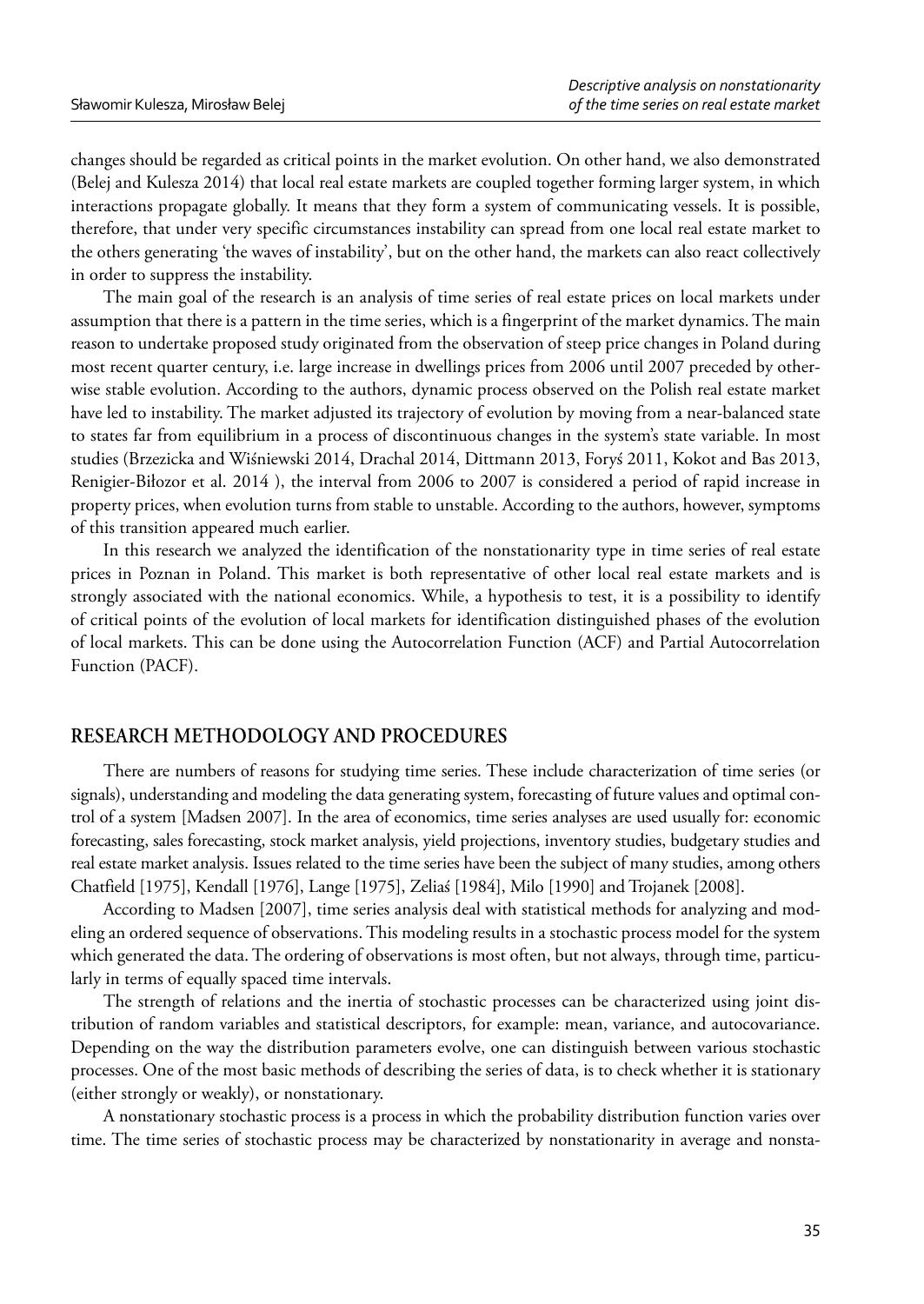tionarity in variance. Time series, which are nonstationary in their mean value, tend to vary unidirectionally towards steady increase or decrease. Time series nonstationaries in their variance are in turn highly fluctuating.

A stochastic process is stationary when it is not characterized by time correlations and when variables have identical probability distribution. Time series is said to be (weakly) stationary if [Hamilton 1989; Phillips 2001]:

Its expected value is constant over time and time-independent:

$$
\forall_{t} E(X_{t}) = \mu;
$$

Its variance is constant over time, time-independent and finite:

$$
\forall_{t} E(X_{t}^{2}) = \sigma^{2} < \infty;
$$

Its autocovariance depends only on the distance between samples:

$$
\forall_{t,k,s} cov(X_t, X_{t+k}) = cov(X_{t+s}, X_{t+k+s}),
$$

where:

 $E(X<sub>t</sub>)$  – expected value  $σ²(X<sub>t</sub>) - variance$  $t - time$ 

To check whether or not the process is stationary, one must evaluate parameters of its distribution. However, they are usually unknown, but it is still possible to verify if the parameters of multidimensional distribution of a random variable remains constant. In analysis of stationarity or nonstationarity of time series in housing prices we decided to use both methodologies.

In a first step, the verification of constant values of mean (E(X<sub>t)</sub>) and variance  $\sigma^2(X_t)$  was carried out. In a second step, the analysis of Autocorrelation Function (ACF) and Partial Autocorrelation Function (PACF) were conducted. Autocorrelation Function (ACF) is equivalent to normalized autocovariance function:

$$
corr(X_t, X_{t+k}) = \frac{cov(X_t, X_{t+k})}{cov(X_t, X_t)};
$$
\n(2)

and indicates the relationship between distant observations. Autocorrelation function graph for stationary process, with increasing delay, should rapidly decrease. Partial Autocorrelation Function (PACF) is the autocorrelation between  $X_{\!\!_{\rm tr}}$  and  $X_{\!\!_{\rm trk}}$  with the linear dependence of  $X_{\!\!_{\rm trl}}$  through to  $X_{\!\!_{\rm trk-l}}$  being removed. Partial Autocorrelation Function evaluates the delay amount of the analyzed process for autoregressive model (AR).

Scientific literature lacks of original works on discrimination between stationarity and nonstationarity on real estate market. The nonstationarity and autocorrelation in real estate time series has been found by Webb et. Al. (1992). Chaudhry et al. (1999) suggest that nonstationarity in the time series for office, retail, and industrial properties is significant when both drift and trend are included in the model. However, progress in cointegration methodologies provide an alternative framework for investigating equilibrium price adjustments in financial and real estate time series, especially their long-run relationships. According to Wisniewski (2009), analyzed time series of property prices are roughly nonstationary in average, and increment calculation results in overfitting. In this analysis, ADF, PP and KPSS tests has shown that the time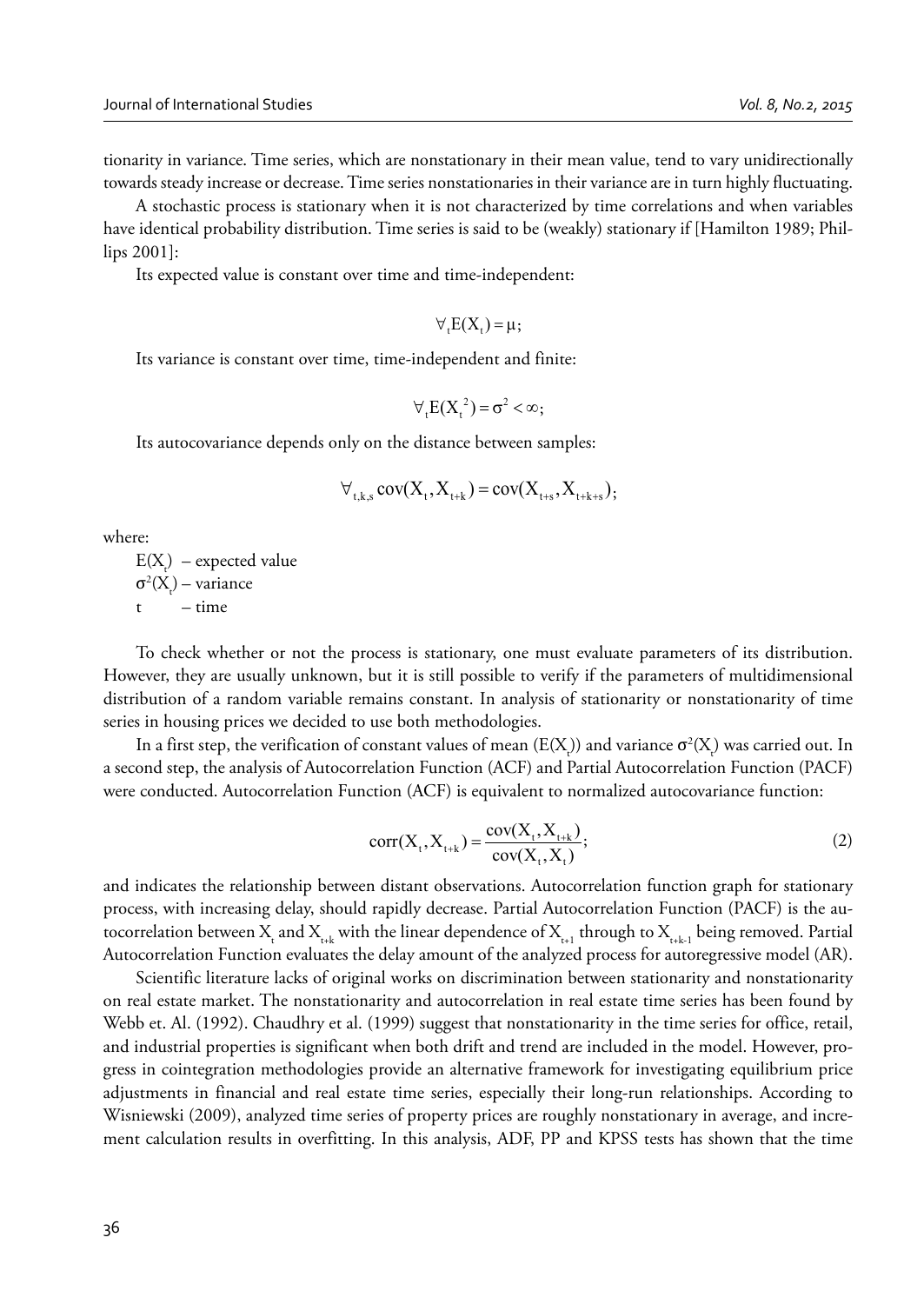series of property prices are not integrated, implying that it may not be transformed into a stationary time series through increment calculation.

### **RESEARCH SUBJECT - DWELLING PRICES IN POZNAN (2001-2011)**

The study was carried out in the city of Poznan in Poland. The Registry of Prices and Values maintained by the City Administration Office was the source of data relating to about 12,000 property transactions (dwellings) in Poznan. Time series of housing prices were analyzed for the period between January 2001 and December 2011. Fig. 1 shows the plot of calculated monthly-averaged (per square meter) mean of transaction prices and histogram of transaction prices computed for whole time interval.



**Figure 1. Plots of the monthly-averaged (per square meter) mean of transaction prices as a function of time and histogram of transaction prices** Source: Own elaboration.

According to Fig.1 (left side) property prices in Poznan from 2001 till 2004, increases slowly and stable, then we had a rapid increase of prices and after this the real estate market gradually stabilized during a gently downward trend in 2008-2011. In our opinion changes in monthly averaged mean of housing prices exhibit a housing turbulence (*price bubble*) emerging from otherwise slow, long-lasting trend. The distribution of the prices (Fig. 1 – right side) has a bimodal character. In strongly bimodal systems, the evolutionary path can take the shape of a hysteresis loop which moves between the allowed states of equilibrium; alternatively, it can be split into two paths that evolve more or less independently. In first step of procedure for analysis of stationarity and nonstationarity of real estate prices time series we conducted the verification of constancy of expected value - price mean  $(E(X_t))$  and variance  $\sigma^2(X_t)$ .

Additionally we analyzed the volume of transactions calculated for each month within analyzed period. Fig. 2 shows monthly averaged (from 2001 until 2011) data for the variance, number of transactions, skewness, and kurtosis with respect to the arithmetic mean.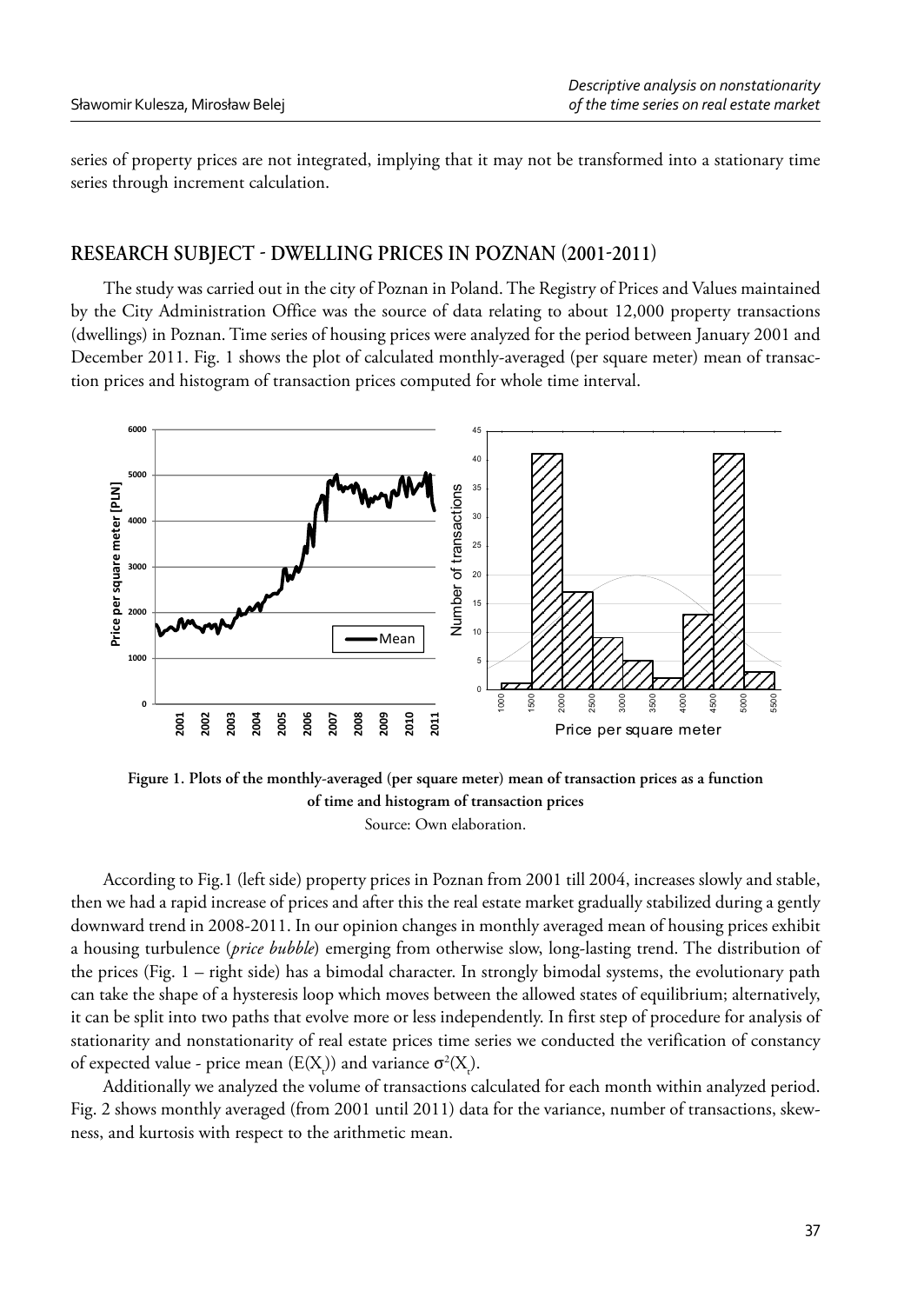

**Figure 2. Plot of monthly averaged price mean (solid line) compared with: monthly variance (upper left), number of transaction (upper right), skewness (lower left), and kurtosis (lower right)** Source: Own elaboration.

The variance of housing prices is obviously correlated with changes in the mean values in the sense that they sharply increased during the turbulence (bubble) and gradually decrease afterwards. In some approximation can it be concluded that the mean and the variance is constant in some periods, before and after the turbulence period.

The variance of housing prices is obviously correlated with changes in the mean values in the sense that they sharply increased during the turbulence (bubble) and gradually decrease afterwards. In some approximation can it be concluded that the mean and the variance is constant in some periods, before and after the turbulence period. For the whole time period from 2001 to 2011, the hypothesis of the constancy of the distribution parameters is insignificant. If so, the time series of housing prices, taken as a whole, forms a nonstationary stochastic process. The number of transactions turns out to be periodic, and correlated with changes in housing prices.

In second step of procedure for analysis of stationarity and nonstationarity of real estate prices time series we conducted the verification with the use of autocorrelation function (ACF) and partial autocorrelation function (PACF). Fig. 3 shows the plots of the autocorrelation function (ACF) and partial autocorrelation function (PACF).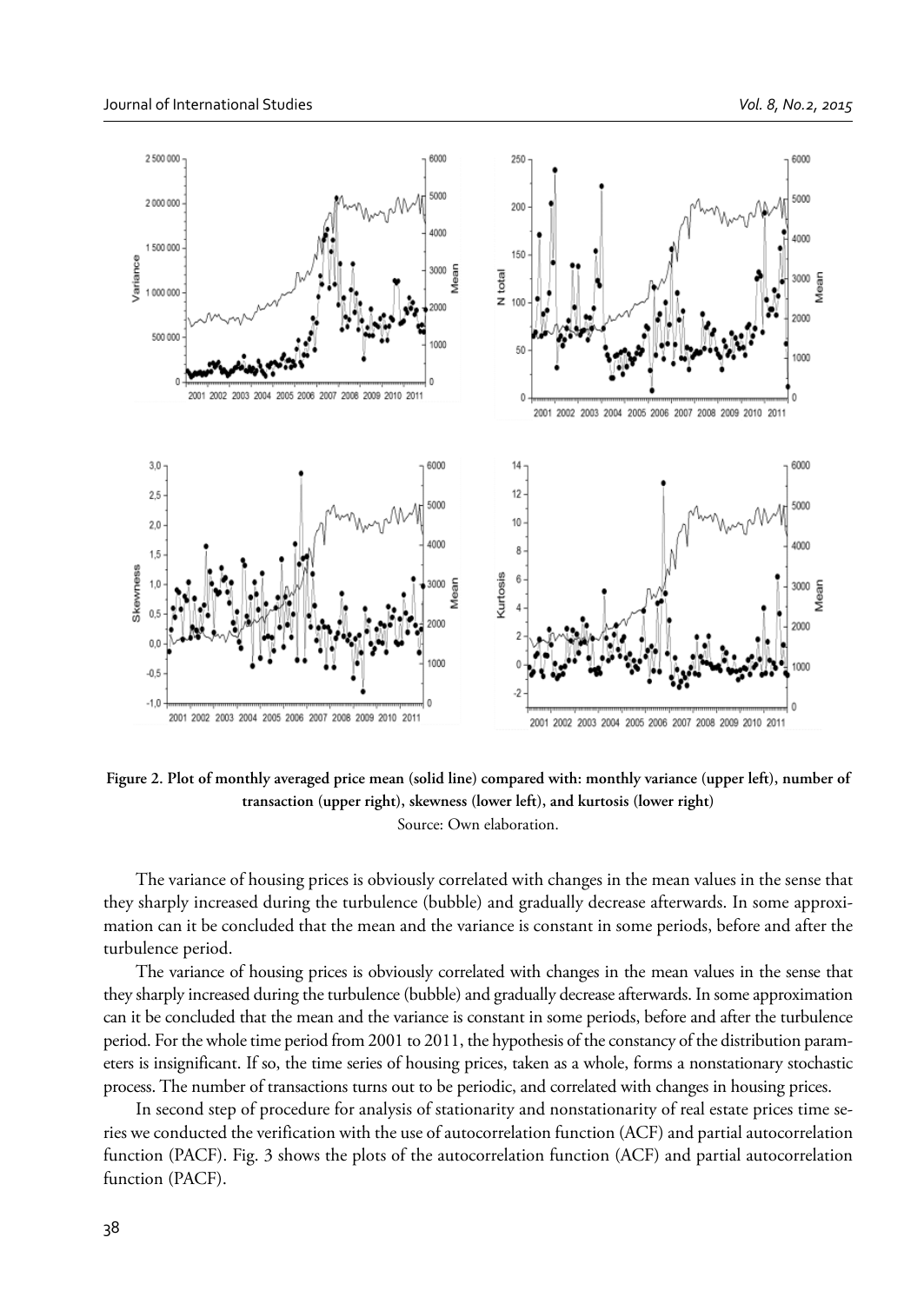

**Figure 3. Plot of autocorrelation function (ACF) and partial autocorrelation function (PACF) for the whole time period (t from 1 to 132)** Source: Own elaboration.

If the process is stationary, the plot of the ACF should quickly decay with increasing lag. Correlogram of time series of housing prices from 2001 until 2011 remains non-zero even for largely delayed samples (with respect to the series length). The plot of ACF decreases below significance level no earlier than for t=40.

Graphical analysis of the plot of the ACF allows us to determine the turning points in the market evolution. We consider that the time series of monthly-averaged means reveal the presence of two intertwined processes: (A) stable, long-term growth trend (two periods t from 1 to 40 and t from 86 to 132) and (B) sharp, short-term changes specific of the price turbulence (one period t from 41 to 85). Hence, the evolution of the housing prices can be schematically represented as a sequence A/B/A. Fig. 4, 5, 6 show results of calculations performed within the above defined time windows.

Conclusion for ACF/PACF for *t* from 1 to 40 (A): stationary process, prices thought of as a white noise process with constant mean, price distribution close to normal (*lightly skewed towards higher values*), mean price equivalent to the equilibrium level, negligible influence of past independent variables (*both macro- and microeconomic*), short-term system memory.

Conclusion for ACF/PACF for *t* from 41 to 85 (A): price thought of as a random walk process, increase in mean and variance values, prices in search of new equilibrium level, significant changes in the surrounding systems, history of independent variables becomes extremely important *(both macro- and microeconomic*), exploited history of surrounding systems.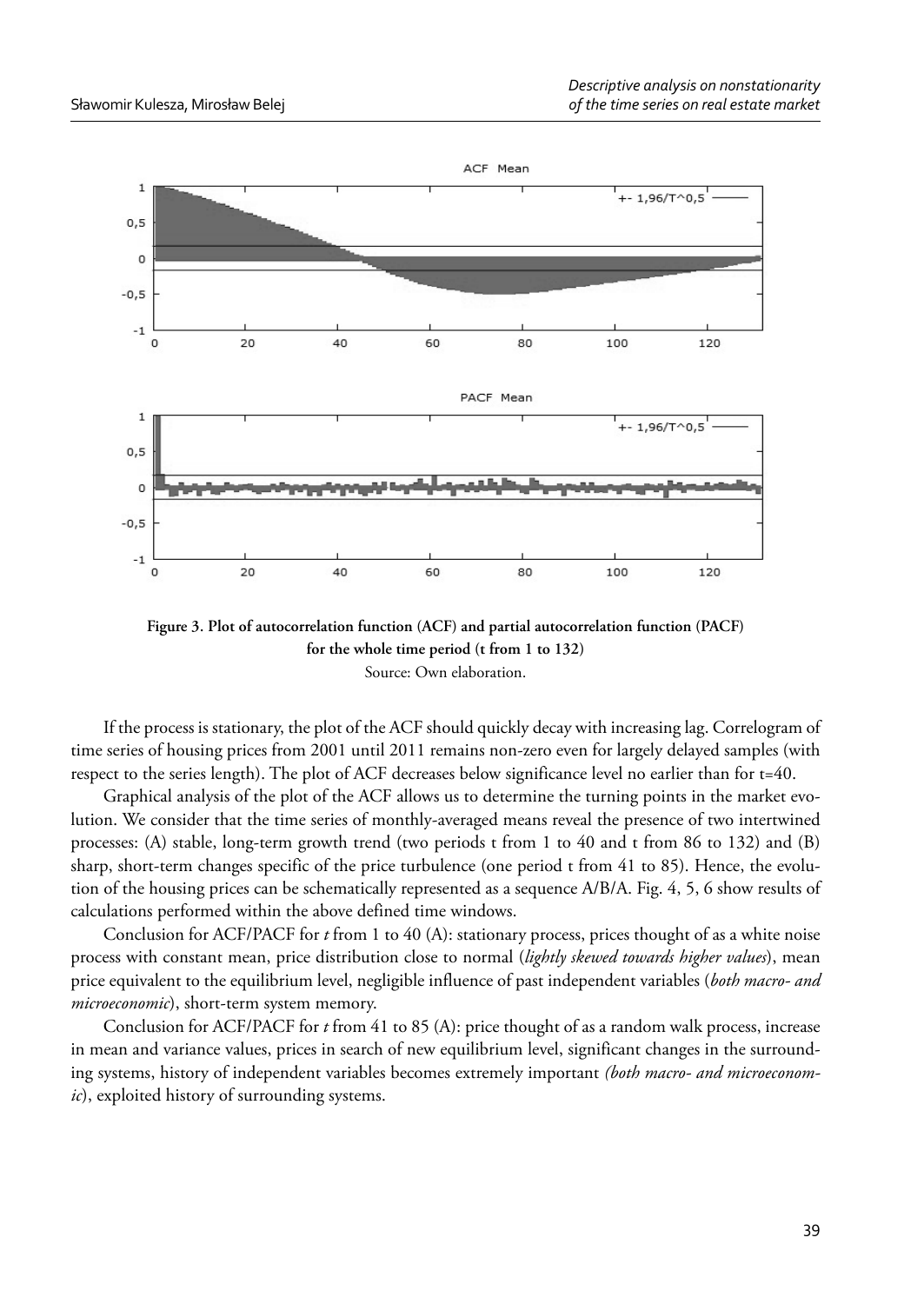

**Figure 4. Plot of autocorrelation function (ACF) and partial autocorrelation function (PACF) for the A period (t from 1 to 40)** Source: Own elaboration.



**Figure 5. Plot of autocorrelation function (ACF) and partial autocorrelation function (PACF) for B period (t from 41 to 86)** Source: Own elaboration.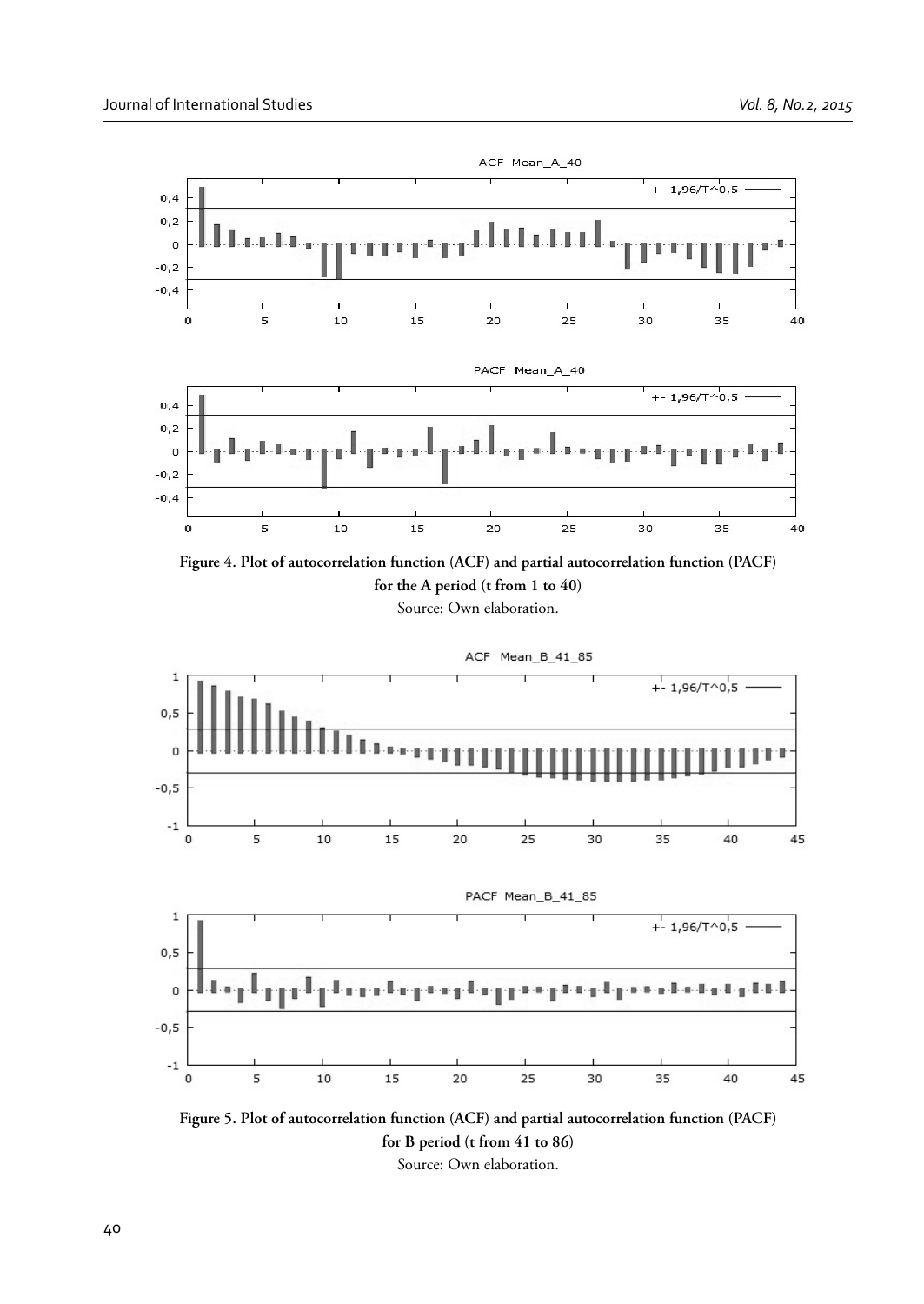

**Figure 6. Plot of autocorrelation function (ACF) and partial autocorrelation function (PACF) for the period (t from 86 to 132)** Source: Own elaboration.

Conclusion for ACF/PACF t from 85 to 132 (A): stationary process, prices thought of as a white noise process with constant mean, price distribution close to normal (*lightly skewed towards higher values*), mean price equivalent to the equilibrium level, negligible influence of past independent variables (*both macro- and microeconomic*), short-term system memory.

### **CONCLUSION**

Real estate markets turn out to be highly inertial, and fully exhibit this property during sharp changes of their state. Characteristic relaxation time is longer than in other economical systems). Discrimination between stationary/nonstationarity parts of the time series of real estate prices was carried out using an autocorrelation function (ACF) and partial autocorrelation (PACF). With this procedure we found identification of critical points of the evolution of local markets possible.

Time series of the following statistical parameters: mean, geometric mean, median, variance, data range, kurtosis, and skewness, all reveal the presence of two intertwined processes: (A) stable, long-term growth trend and (B) sharp, short-term changes specific of the price turbulence (bubble). Taking into consideration time series of housing prices in the subintervals (A/B/A) one can see that: subinterval A: stationarity; short-term system memory, subinterval B: nonstationarity; significance of long-term history of independent variables.